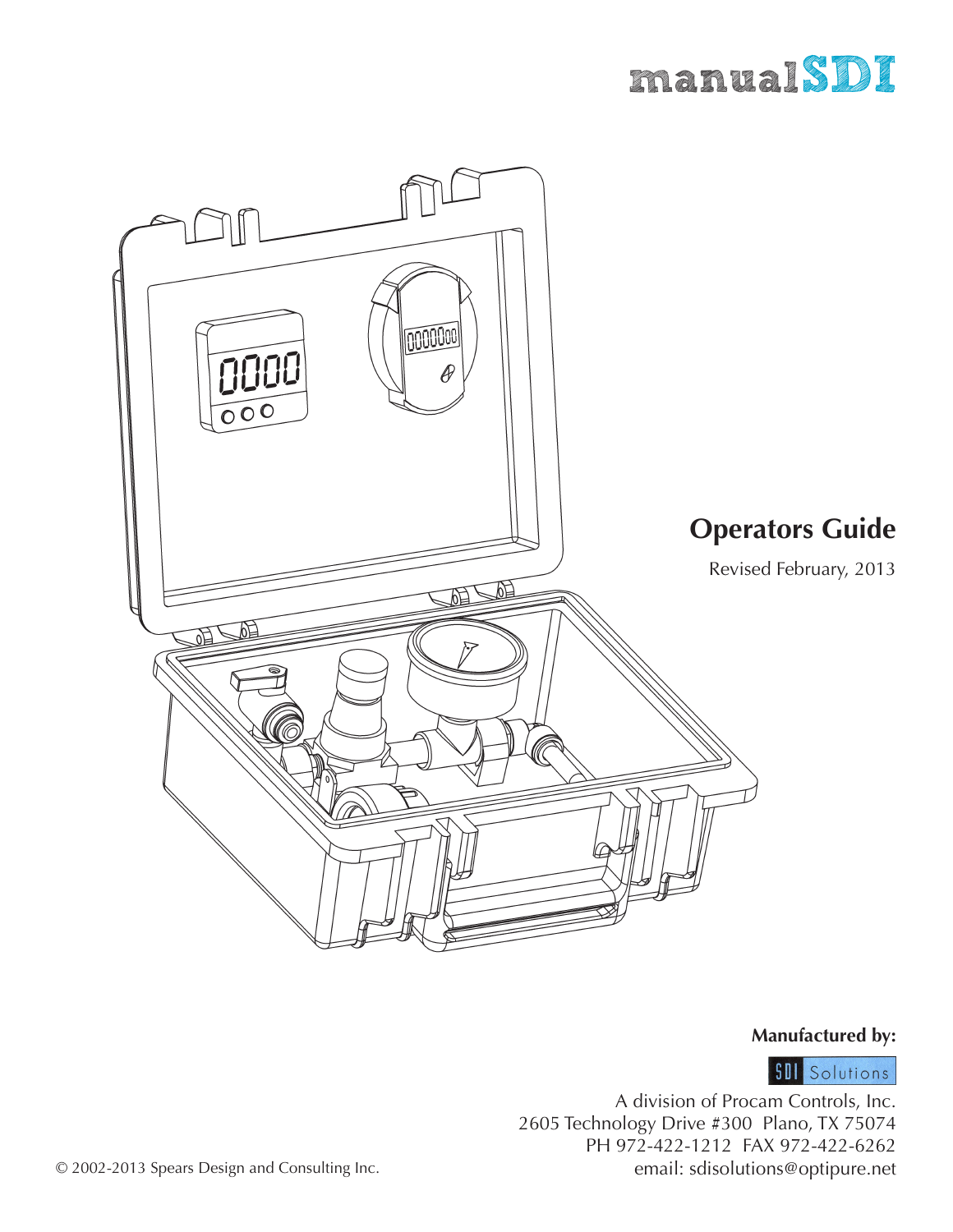

# **Table of Contents**

| <b>Topic</b>         | Page |
|----------------------|------|
|                      |      |
|                      |      |
| Setting up manualSDI |      |
|                      |      |
|                      |      |
| Operating manualSDI  |      |
|                      |      |
|                      |      |
|                      |      |
|                      |      |
|                      |      |
|                      |      |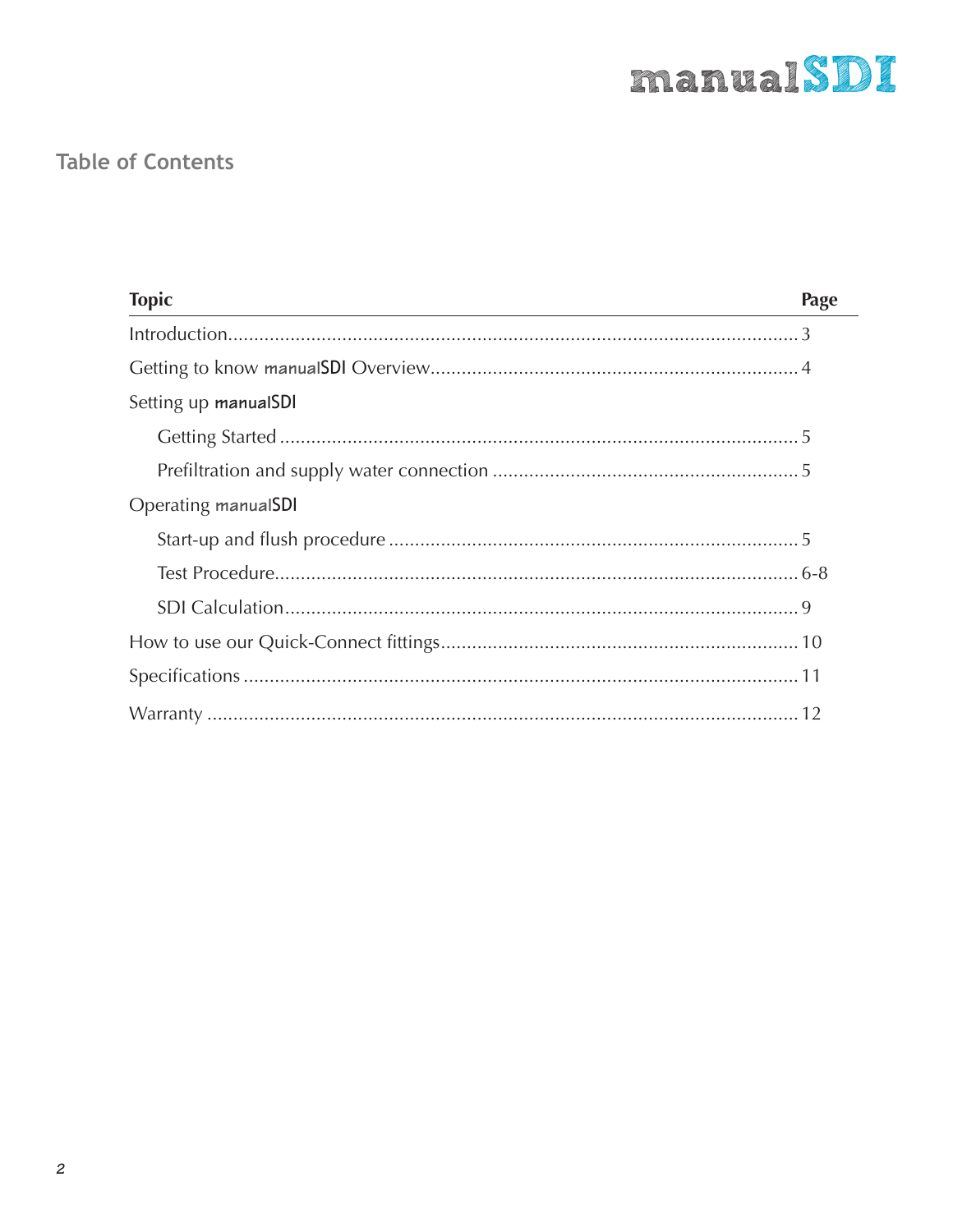

## **Introduction**

Thank you for purchasing **manualSDI**. We hope you'll find **manualSDI** to be an indespensible tool.

We developed **manualSDI** as a lower cost alternative to our popular *simpleSDI*. Based on the classic or standard (ASTM D-4189-07) SDI test **manualSDI** includes everything you need in a compact convenient package to conduct SDI tests.

- **manualSDI** uses standard .45 micron, 47 mm membranes, no encapsulated or proprietary size single-source membranes.
- **manualSDI** operates on as little as 35 psi feed water pressure. Testing is now possible on many water supplies that previously required a booster pump.
- **manualSDI** includes a digital timer, stopwatch and graduated cylinder. Necessary components missing from other kits.
- **manualSDI** is housed in a rugged crush-proof case. No flimsy tissue-thin plastic here.

As good as **manualSDI** is, there's always room for improvement. If you have an experience, idea or input either positive or negative we'd love to hear from you.

Again, thanks for your purchase. Welcome to the community of **simple SDI** users.

 $\partial_c$ 

David Spears

email: david@simplesdi.com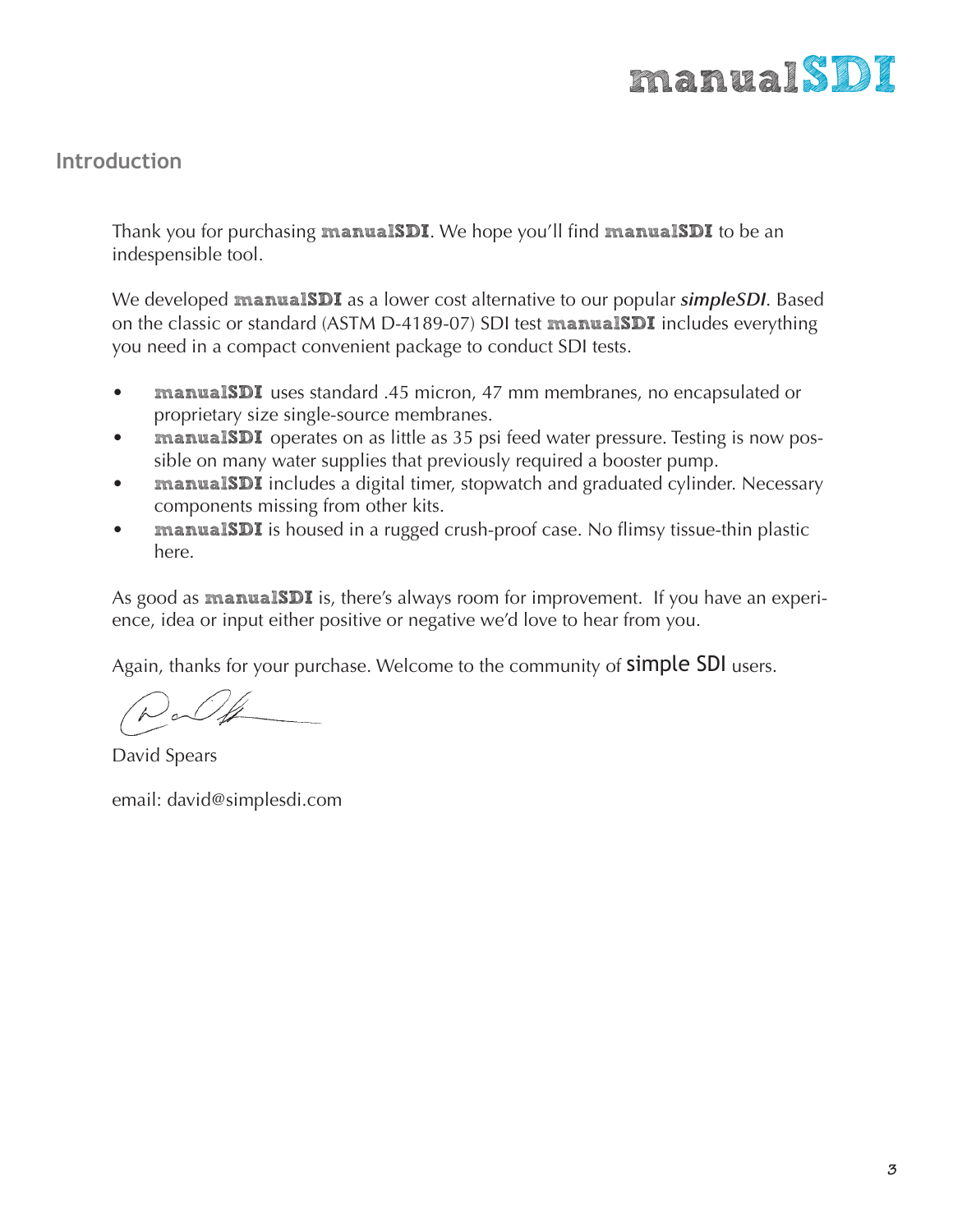

### **Getting to know** *manualSDI* **Overview**





(5 micron)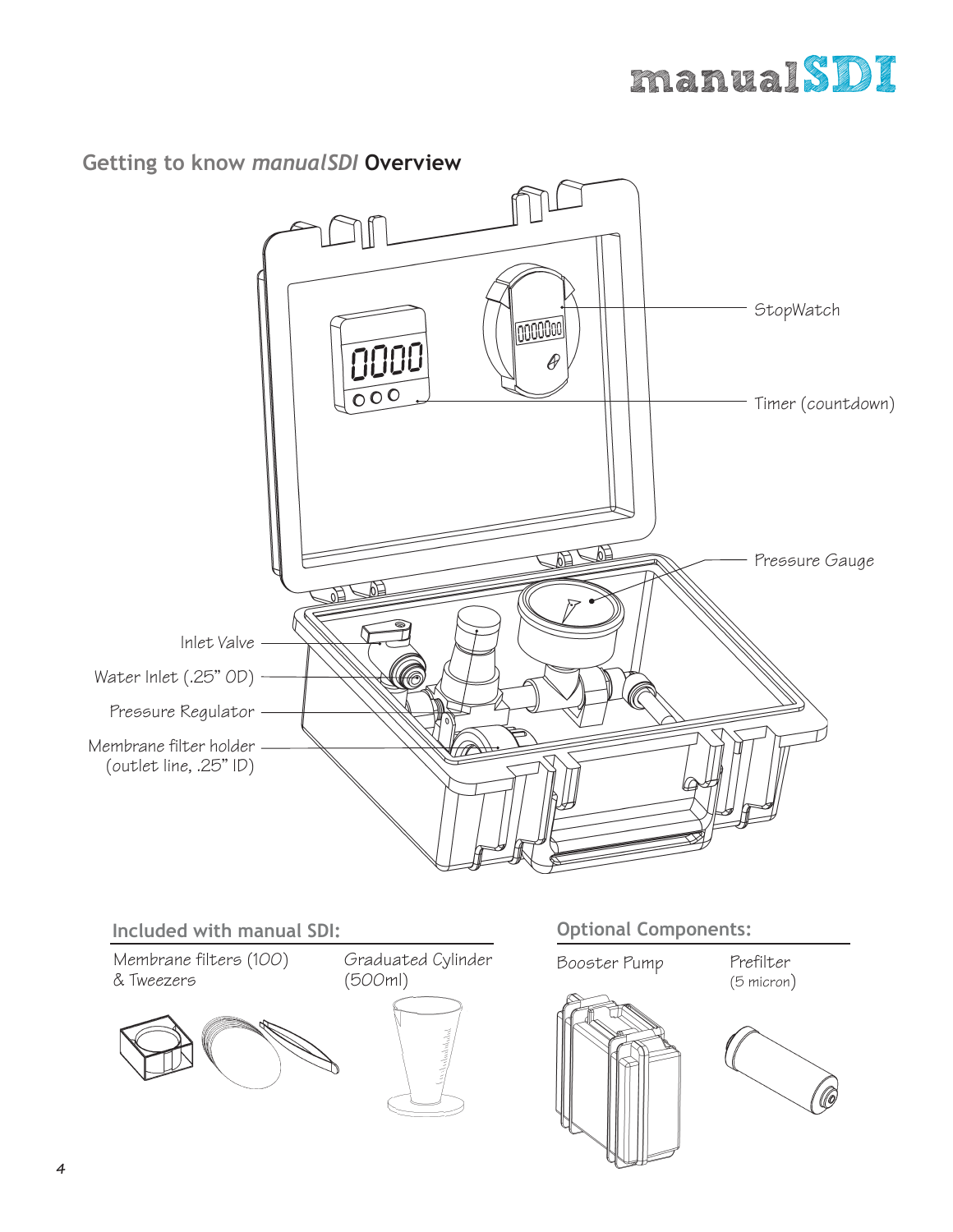

## **Setting up** *manualSDI* **Prefiltration**

In most cases, the water to be tested will require prefiltration in order to obtain a meaningful SDI result. For existing RO systems, take the SDI measurement following the pretreatment systems. If evaluating a water supply for a new installation, a 5 micron inline prefilter like the one shown below is recommended.



**Setting up simple SDI: Getting Started**





Connect the water supply to the inlet of the meter. Place the open membrane filter holder over a bucket or drain. Open the inlet valve and flush water through the meter for 15-30 seconds. The objective is to remove any water or particulates from previous tests as well as to clear air bubbles from the system.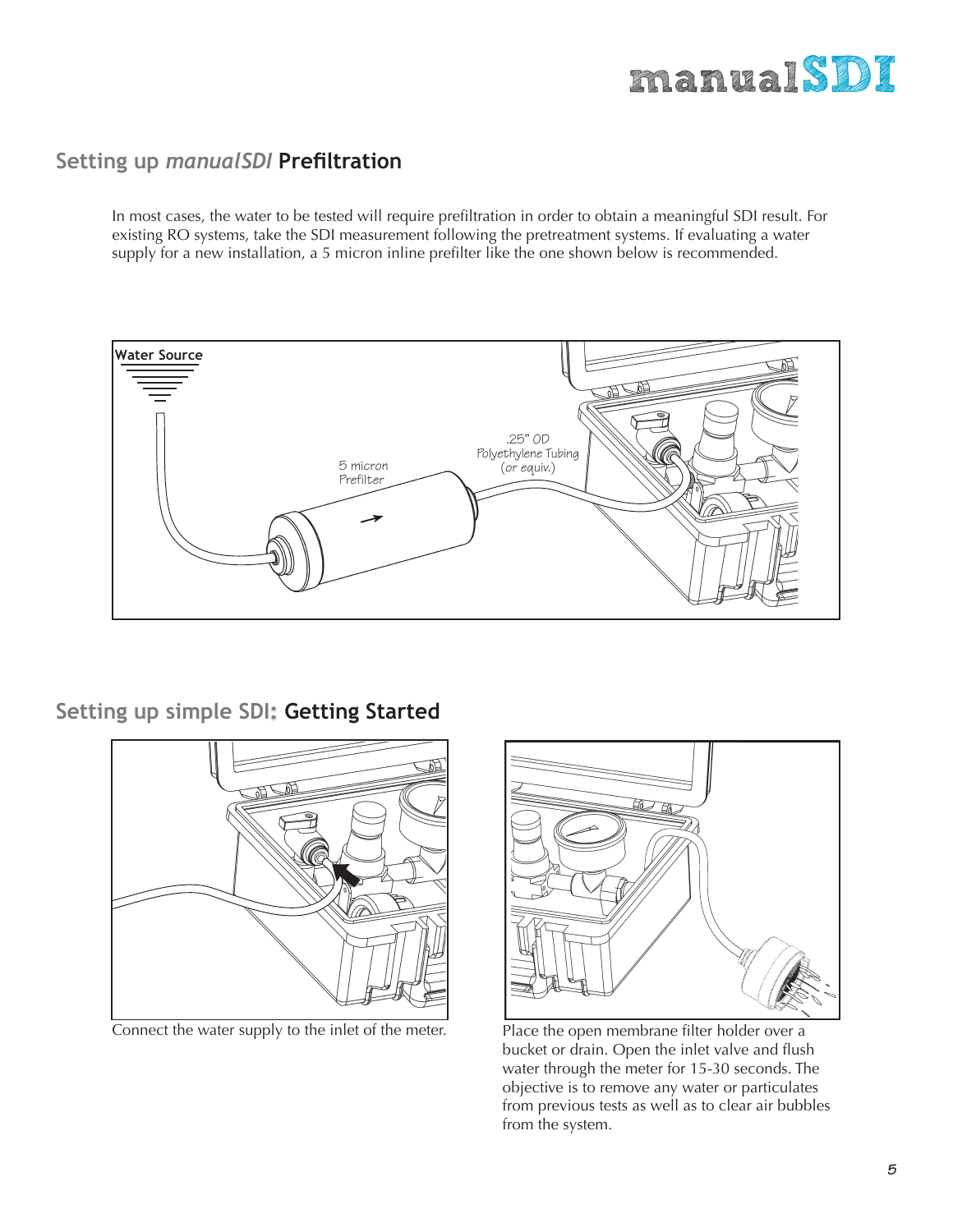# **manualSDI**

# **Setting up** *manualSDI* **Test Procedure**

#### **Filter installation:**



After completing the flush procedure, hold the inlet half of the filter housing in one hand. Tilt the filter housing UP so that the face of the housing is up and parallel to the ground. Open the inlet valve very slightly so that water spills out of the housing. Close the valve while keeping the filter housing face up and parallel to the ground.



Next, wet the membrane thoroughly. An eyedropper or small bottle with a spout are helpful in doing this.



Using the tweezers provided, place a membrane on the face of the filter housing. *(Note that the membranes are white and are separated by light blue pieces of paper. Make sure that you have a membrane and only a membrane.)*



Once the membrane has been wetted thoroughly, put the top back on the membrane filter housing and tighten fully. *(Go to Page 10.)*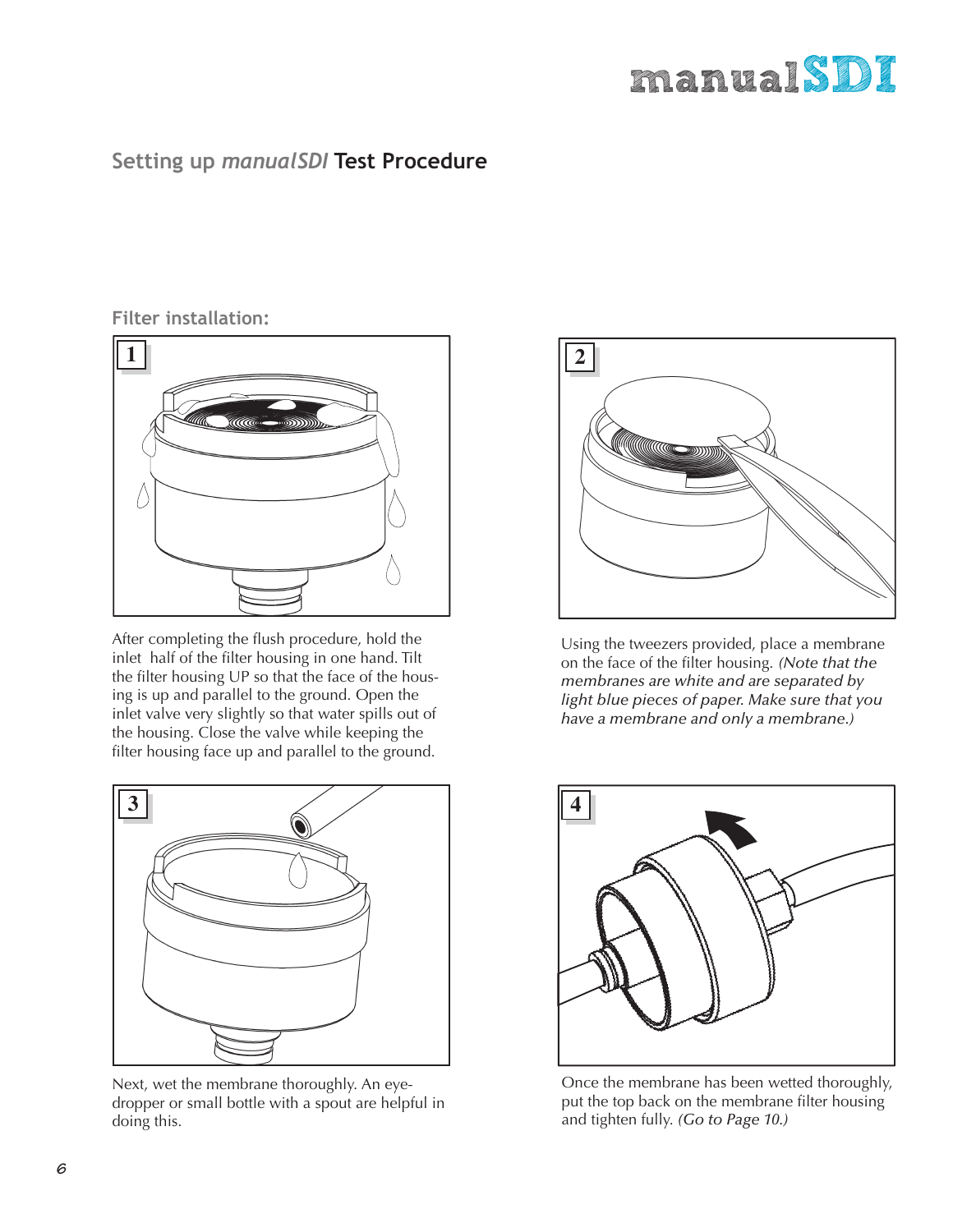

## **Setting up** *manualSDI* **Test Procedure**

• • • • With the system purged of air bubbles and the membrane filter installed, the only thing left is to adjust the pressure and then start the test.

**Adjusting the test pressure.**



Open the Inlet Valve and as quickly as possible adjust the pressure to 30 psi. (Turning the knob on the pressure regulator clockwise increases the pressure, turning it counter-clockwise reduces the pressure.)



As soon as you reach 30 psi, close the inlet valve. This procedure is only necessary on the first test on a given water supply. On subsequent tests the pressure can be adjusted, if necessary, during the first few seconds of the test.



Drain the water from the outlet tube. Empty any water out of the 500 ml graduate. Place the J tube at the end of the outlet tube over the lip of the graduate.



Set the timer to 15 Minutes and 10 seconds. Reset the stopwatch to Zero.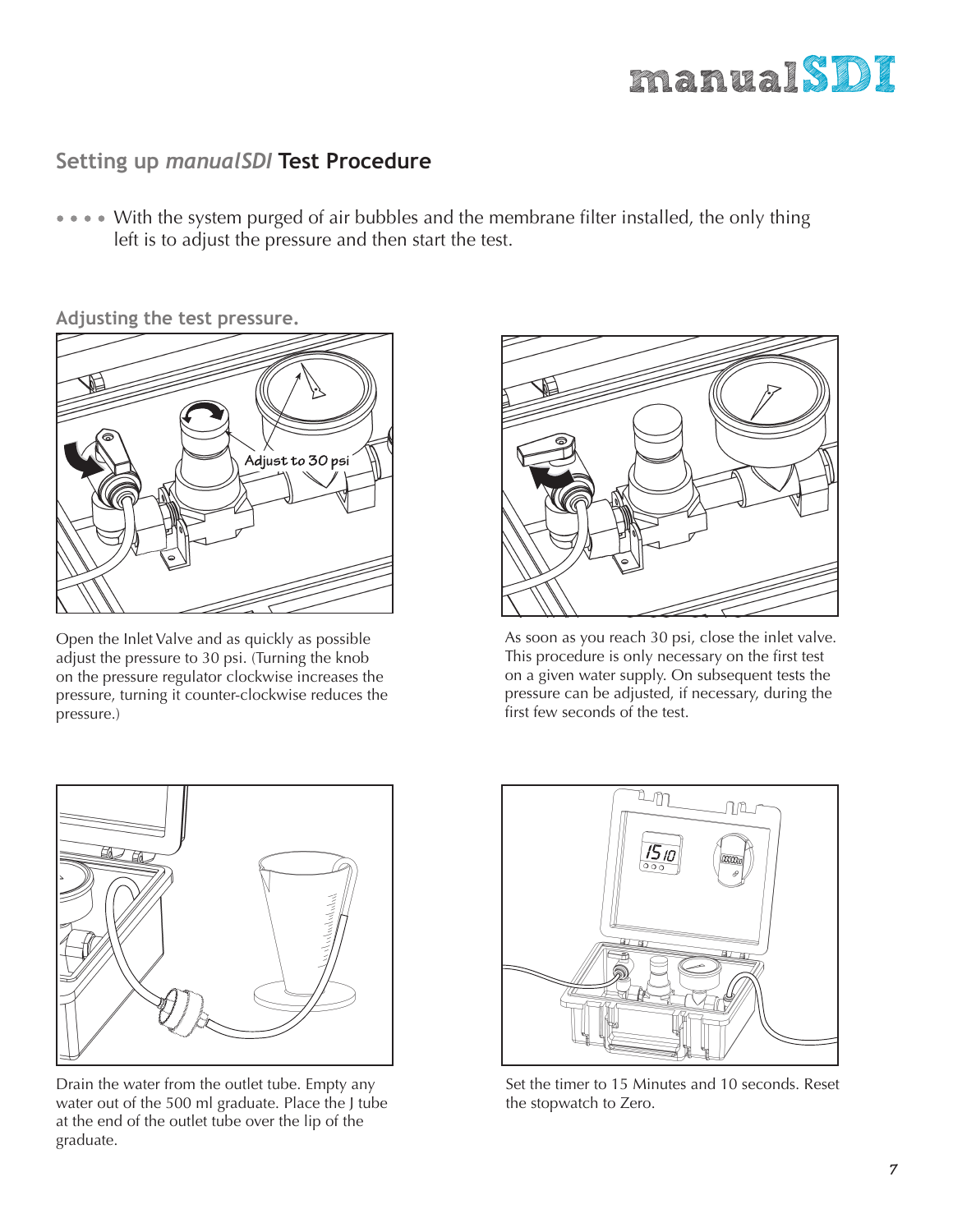

# **Setting up** *manualSDI* **Test Procedure; continued**



Start the countdown timer. Watch the timer. When the time reaches 15:00, open the inlet valve.



Monitor the graduate. When water starts flowing into the graduate, start the stopwatch.



When the water level reaches 500ml, stop the stopwatch. Record this value as T<sub>i</sub> on the SDI calculation worksheet. Reset the stopwatch to zero. Empty the graduate. Allow water to continue to flow through the system.



Monitor the timer. When the timer reaches 00:00 an alarm will sound. Measure once more, the time it takes to fill the graduate to 500ml. Record this value as  $T_{15}$  on the SDI calculation worksheet. The test is now complete. The SDI calculation procedure is found on the next page.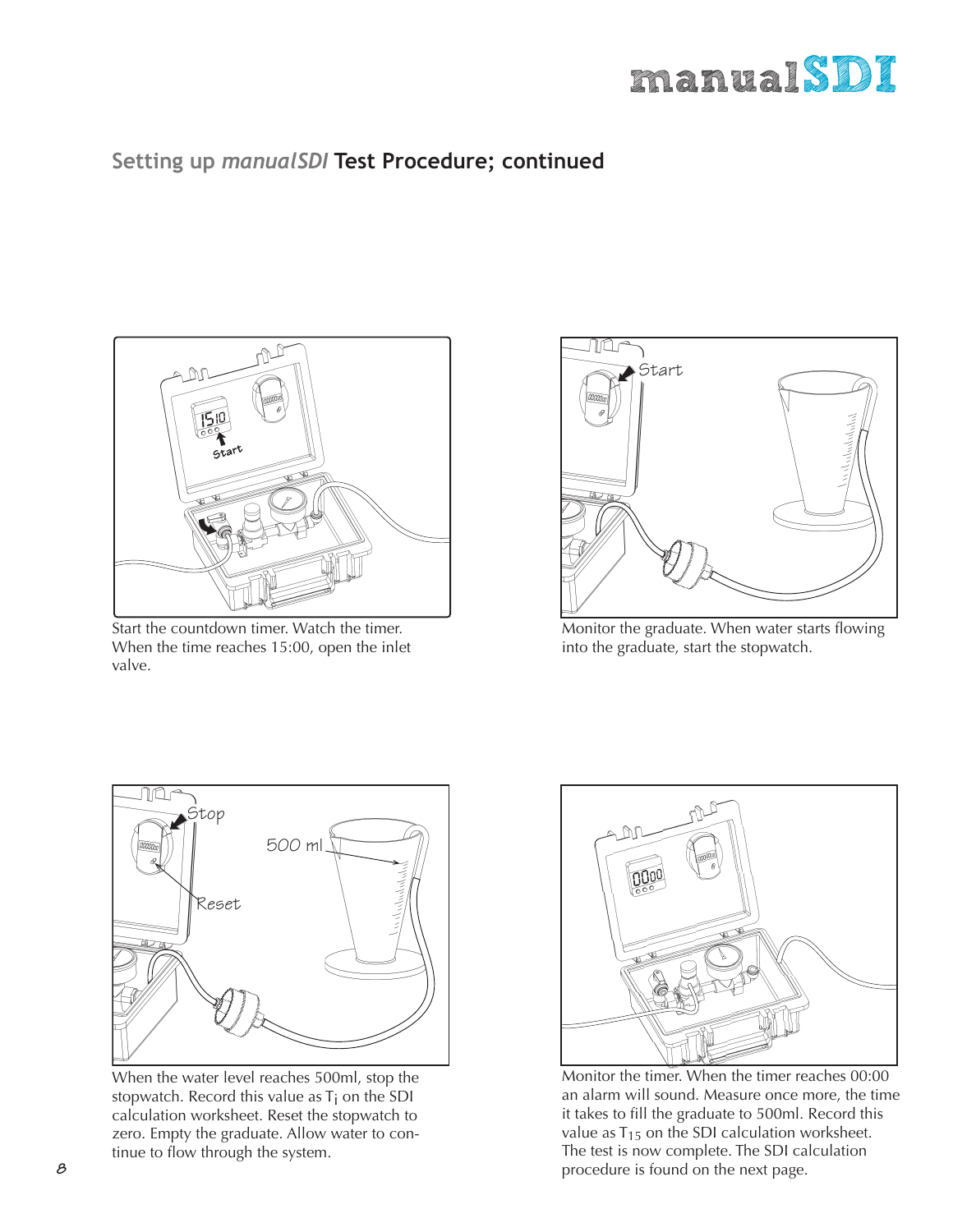

# **SDI Calculation Worksheet and Log.**

*(Make copies as needed.)*

#### **SDI Calculation**

| $SDIT = \frac{\% P_{30}}{2}$ | $\left 1-\frac{ti}{t_f}\right $ 100                                                                            |
|------------------------------|----------------------------------------------------------------------------------------------------------------|
|                              | where $\%P30 =$ percent $\omega$ 30 psi feed pressure (see note 1)<br>$=$ total elapsed flow time (see note 1) |
| ti                           | $=$ initial time required to collect 500 ml sample.                                                            |
|                              | $=$ time required to collect 500 ml sample<br>after test time T. (see note 1)                                  |

Note 1. The value %*P*30 is commonly referred to as the "plugging factor". %*P*30 (plugging factor) should not exceed 75%. If you obtain values higher than 75%, the test should be conducted using a shorter time for T, that is 5 or 10 minute measurements for T*f.* If %*P*30 exceeds 75% on a 5 minute test, you have water that needs further treatment before a meaningful SDI result can be obtained.

| Date ____________Time _________Location ______________ |                     |            |                     | Date ____________Time ________Location ____________  |
|--------------------------------------------------------|---------------------|------------|---------------------|------------------------------------------------------|
| Water Source ___ ____________Water Temp.               |                     |            |                     | Water Source ___ ____________Water Temp.             |
|                                                        |                     |            |                     |                                                      |
| <b>Measurements</b>                                    | <b>Calculations</b> |            | <b>Measurements</b> | <b>Calculations</b>                                  |
| $T_i$ (seconds)                                        | <b>SDI</b>          | $\%P_{30}$ | $T_i$ (seconds)     | <b>SDI</b><br>$\%P_{30}$                             |
| $T_5$ (seconds)                                        |                     |            | $T_5$ (seconds)     |                                                      |
| $T_{10}$ (seconds)                                     |                     |            | $T_{10}$ (seconds)  |                                                      |
| $T_{15}$ (seconds)                                     |                     |            | $T_{15}$ (seconds)  |                                                      |
| Date ____________Time _________Location __________     |                     |            |                     | Date ____________Time ________Location ___________   |
| Water Source ___ ___________Water Temp.                |                     |            |                     | Water Source ___ ____________Water Temp.             |
|                                                        |                     |            |                     |                                                      |
| <b>Measurements</b>                                    | <b>Calculations</b> |            | <b>Measurements</b> | <b>Calculations</b>                                  |
| $T_1$ (seconds)                                        | <b>SDI</b>          | $\%P_{30}$ | $T_1$ (seconds)     | <b>SDI</b><br>$\%P_{30}$                             |
| $T_5$ (seconds)                                        |                     |            | $T_5$ (seconds)     |                                                      |
| $T_{10}$ (seconds)                                     |                     |            | $T_{10}$ (seconds)  |                                                      |
| $T_{15}$ (seconds)                                     |                     |            | $T_{15}$ (seconds)  |                                                      |
| Date ____________Time ________Location _____________   |                     |            |                     | Date ____________Time ________Location _____________ |
| Water Source ___ ___________Water Temp.                |                     |            |                     | Water Source ___ ___________Water Temp._______       |
|                                                        |                     |            |                     |                                                      |
| <b>Measurements</b>                                    | <b>Calculations</b> |            | <b>Measurements</b> | <b>Calculations</b>                                  |
| $T_1$ (seconds)                                        | <b>SDI</b>          | $\%P_{30}$ | $T_i$ (seconds)     | <b>SDI</b><br>$\%P_{30}$                             |
| $T_5$ (seconds)                                        |                     |            | $T_5$ (seconds)     |                                                      |
| $T_{10}$ (seconds)                                     |                     |            | $T_{10}$ (seconds)  |                                                      |
| $T_{15}$ (seconds)                                     |                     |            | $T_{15}$ (seconds)  |                                                      |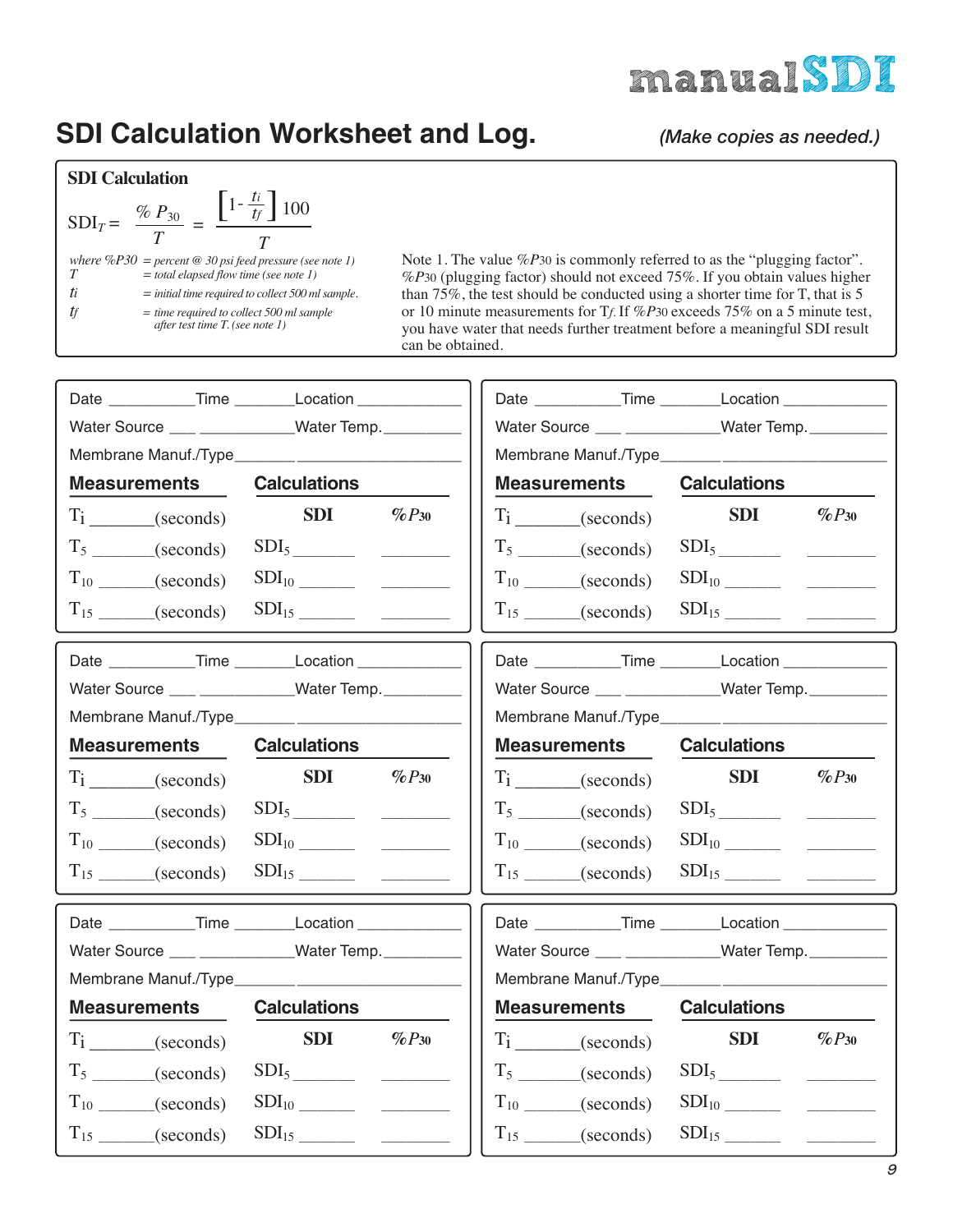

# **Operating manualSDI How to use our quick-connect fittings**

#### **Fitting Overview**



#### **Tubing Preparation**



#### **To Attach Tubing:**

#### Cutaway view of fitting and tubing



Keep pushing until the resistance is overcome and the tubing rests against the stop.



#### **To Remove Tubing:**



It may be necessary to use a partially open crescent wrench or similar device to hold both sides of the collet in while pulling the tubing out.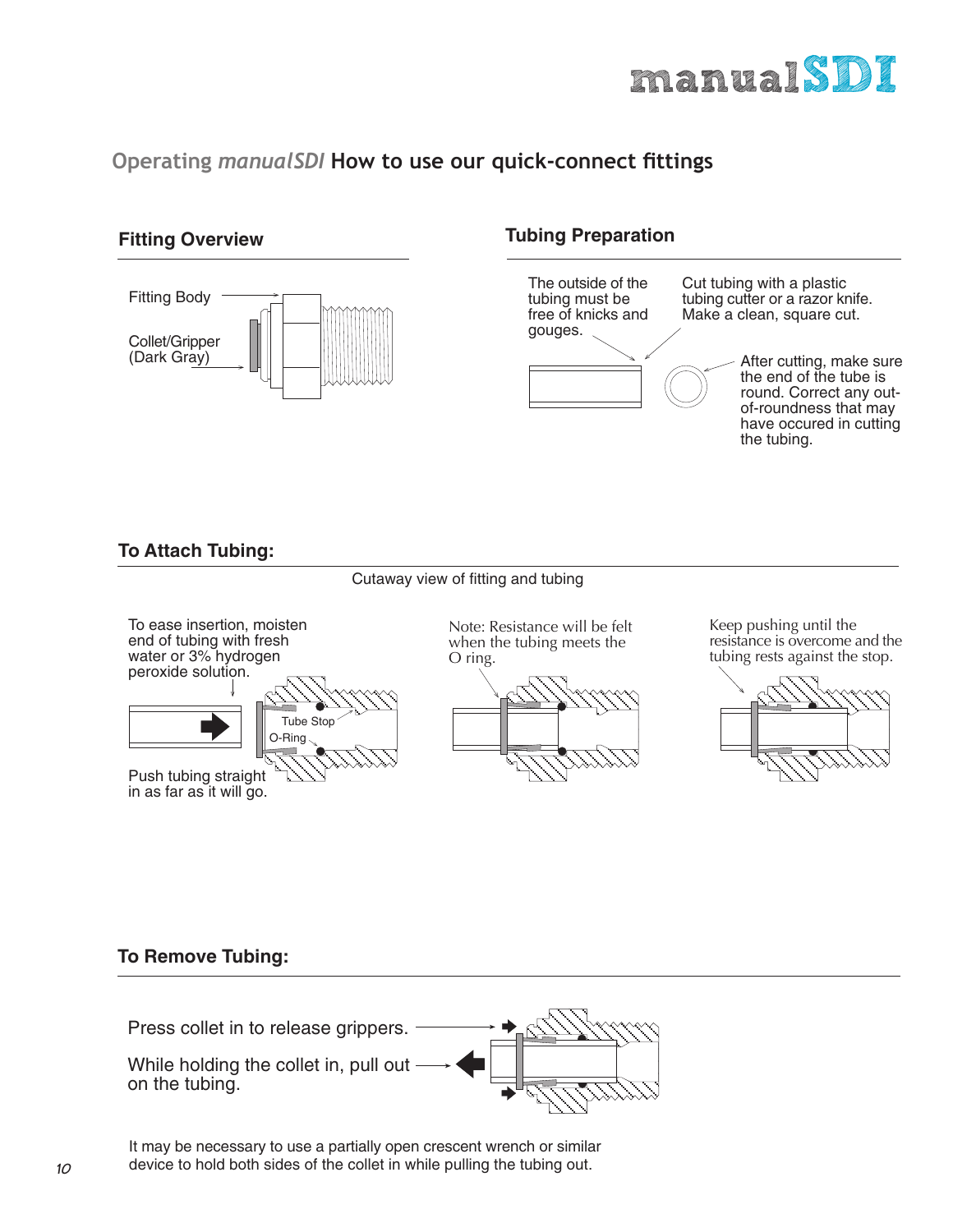# **manualSDI**

# *manualSDI* **Specifications**

| <b>Dimensions</b> | $lnch$ (mm) |           |        |
|-------------------|-------------|-----------|--------|
|                   | Wide        | Deep      | High   |
|                   | 10.75 (273) | 9.75(248) | 5(127) |
|                   |             |           |        |

| Weight | 5 pounds, (2.3kg) |
|--------|-------------------|
|--------|-------------------|

# **Sample Water Requirements**

| <b>Feed Pressure</b> | 35 psi minimum, 100 psi maximum.                                                                       |
|----------------------|--------------------------------------------------------------------------------------------------------|
|                      | <b>Minimum flow rate</b> 1.4 Liters per minute at 35 psi at start of test. Flow decreases during test. |
| <b>Temperature</b>   | 100 $\degree$ F maximum. (max 1 $\degree$ F variation during test)                                     |

#### **Tests Performed**

| SDI <sub>5</sub> | 500 ml sample volumes |
|------------------|-----------------------|
| $SDI_{10}$       | 500 ml sample volumes |
| $SDI_{15}$       | 500 ml sample volumes |